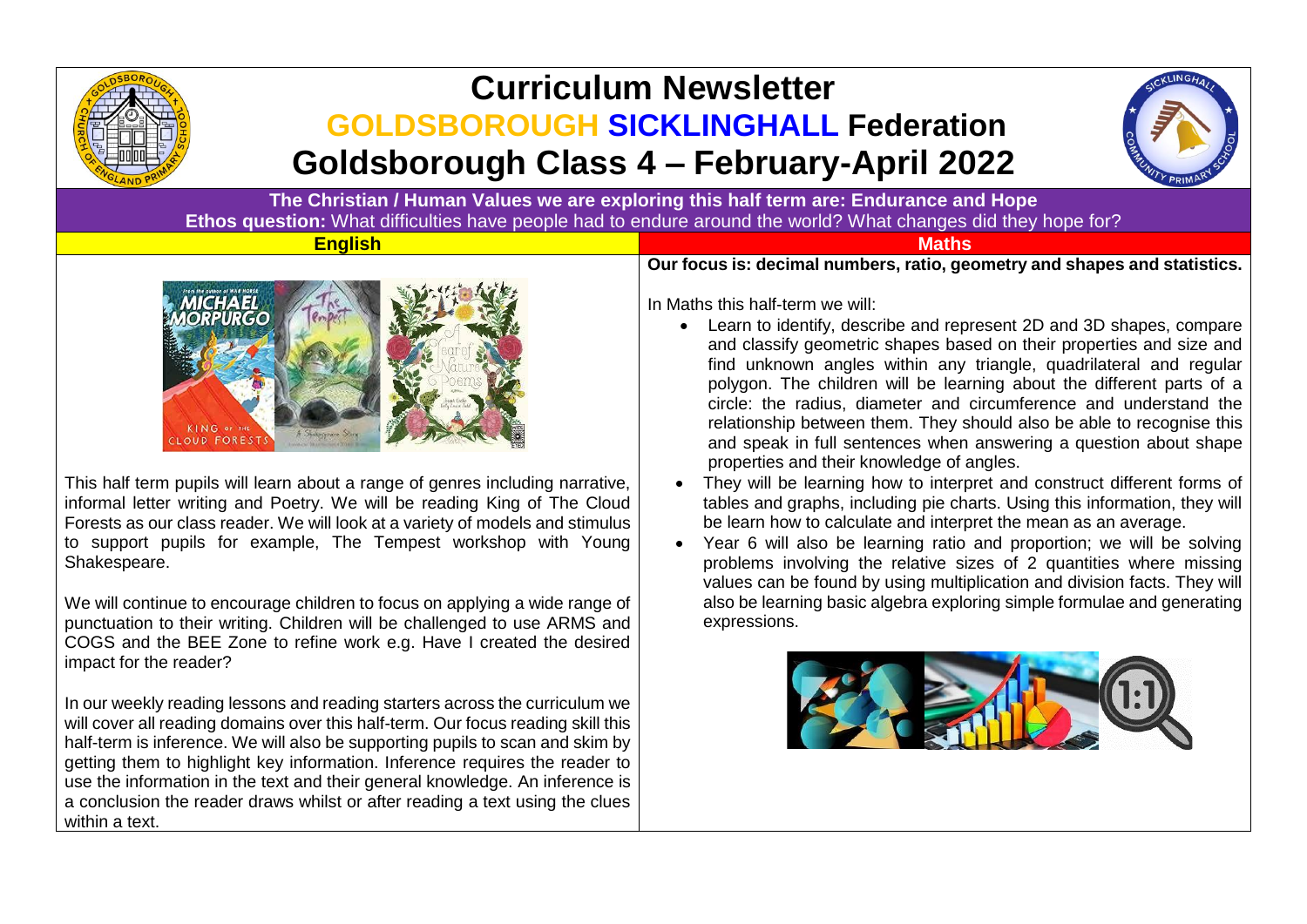| How can I help?<br>Children to Read for a minimum of 15 minutes reading every night (logged<br>by the children and noted in their Planner).<br>Children have a read theory login (in planners). Read theory helps pupils<br>develop their reading comprehension. Children should be completing a<br>couple of reading theory comprehensions a week at home.<br>Recommended Reads: Journey to Jo'burg by Beverley Naidoo, King of<br>the Cloud Forests by Michael Morpurgo, Escape from Shangri-La by<br>Michael Morpurgo, To the Edge of the World by Julia Green, The Explorer<br>by Katherine Rundell and Race to the Frozen North by Catherine Johnson.<br><b>Inference</b> | How can I help?<br><b>Regular use of Times</b><br><b>Table Rock Stars will</b><br>support children's rapid<br>recall of key facts. Short,<br>regular practise of the<br>KIRFS, in relation to a<br>day-to-day activity will<br>also support rapid recall.<br>(E.g., scaling the number<br>of eggs when baking)<br><b>Useful Websites:</b><br>www.topmarks.co.uk<br>https://www.iseemaths.c | <b>KIRF Target - Spring 2</b><br>Please see attached KIRF target letter for a<br>complete list of revision targets and if you would<br>like any support or ideas on how to further support<br>embedding these targets please just ask. |
|--------------------------------------------------------------------------------------------------------------------------------------------------------------------------------------------------------------------------------------------------------------------------------------------------------------------------------------------------------------------------------------------------------------------------------------------------------------------------------------------------------------------------------------------------------------------------------------------------------------------------------------------------------------------------------|--------------------------------------------------------------------------------------------------------------------------------------------------------------------------------------------------------------------------------------------------------------------------------------------------------------------------------------------------------------------------------------------|----------------------------------------------------------------------------------------------------------------------------------------------------------------------------------------------------------------------------------------|
| The reading focus skill this half-term is inference. Inference requires the<br>reader to use the information in the text and their general knowledge. An                                                                                                                                                                                                                                                                                                                                                                                                                                                                                                                       | om/lessons56/ (supports                                                                                                                                                                                                                                                                                                                                                                    |                                                                                                                                                                                                                                        |
| inference is a conclusion the reader draws whilst or after reading a text                                                                                                                                                                                                                                                                                                                                                                                                                                                                                                                                                                                                      | pupils reasoning and                                                                                                                                                                                                                                                                                                                                                                       |                                                                                                                                                                                                                                        |
| using the clues within a text. Some examples of inference questions are:                                                                                                                                                                                                                                                                                                                                                                                                                                                                                                                                                                                                       | problem solving)                                                                                                                                                                                                                                                                                                                                                                           |                                                                                                                                                                                                                                        |
| Give two ways  feels when?<br>$\bullet$                                                                                                                                                                                                                                                                                                                                                                                                                                                                                                                                                                                                                                        | https://www.bbc.co.uk/bit                                                                                                                                                                                                                                                                                                                                                                  |                                                                                                                                                                                                                                        |
| What is your impression of?<br>$\bullet$                                                                                                                                                                                                                                                                                                                                                                                                                                                                                                                                                                                                                                       | esize/subjects/z826https:<br>//nrich.maths.org/13786n                                                                                                                                                                                                                                                                                                                                      |                                                                                                                                                                                                                                        |
| What does the author suggest aboutcharacter?<br>$\bullet$                                                                                                                                                                                                                                                                                                                                                                                                                                                                                                                                                                                                                      | 39 (supports pupils                                                                                                                                                                                                                                                                                                                                                                        |                                                                                                                                                                                                                                        |
| $\bullet$                                                                                                                                                                                                                                                                                                                                                                                                                                                                                                                                                                                                                                                                      | reasoning and problem                                                                                                                                                                                                                                                                                                                                                                      |                                                                                                                                                                                                                                        |
| What can you conclude about?<br>$\bullet$                                                                                                                                                                                                                                                                                                                                                                                                                                                                                                                                                                                                                                      | solving skills)                                                                                                                                                                                                                                                                                                                                                                            |                                                                                                                                                                                                                                        |
| Spelling: Learn the list of spellings which are given to the children each                                                                                                                                                                                                                                                                                                                                                                                                                                                                                                                                                                                                     | https://www.educationqui                                                                                                                                                                                                                                                                                                                                                                   |                                                                                                                                                                                                                                        |
| half-term. The patterns change every week. The children should also be                                                                                                                                                                                                                                                                                                                                                                                                                                                                                                                                                                                                         | zzes.com/ks2/maths/                                                                                                                                                                                                                                                                                                                                                                        |                                                                                                                                                                                                                                        |
| practicing their Year 5 and 6 statutory words, these can be found in their                                                                                                                                                                                                                                                                                                                                                                                                                                                                                                                                                                                                     | (has quizzes for each                                                                                                                                                                                                                                                                                                                                                                      |                                                                                                                                                                                                                                        |
| planners.                                                                                                                                                                                                                                                                                                                                                                                                                                                                                                                                                                                                                                                                      | national curriculum                                                                                                                                                                                                                                                                                                                                                                        |                                                                                                                                                                                                                                        |
|                                                                                                                                                                                                                                                                                                                                                                                                                                                                                                                                                                                                                                                                                | objective for each year                                                                                                                                                                                                                                                                                                                                                                    |                                                                                                                                                                                                                                        |
|                                                                                                                                                                                                                                                                                                                                                                                                                                                                                                                                                                                                                                                                                | group)                                                                                                                                                                                                                                                                                                                                                                                     |                                                                                                                                                                                                                                        |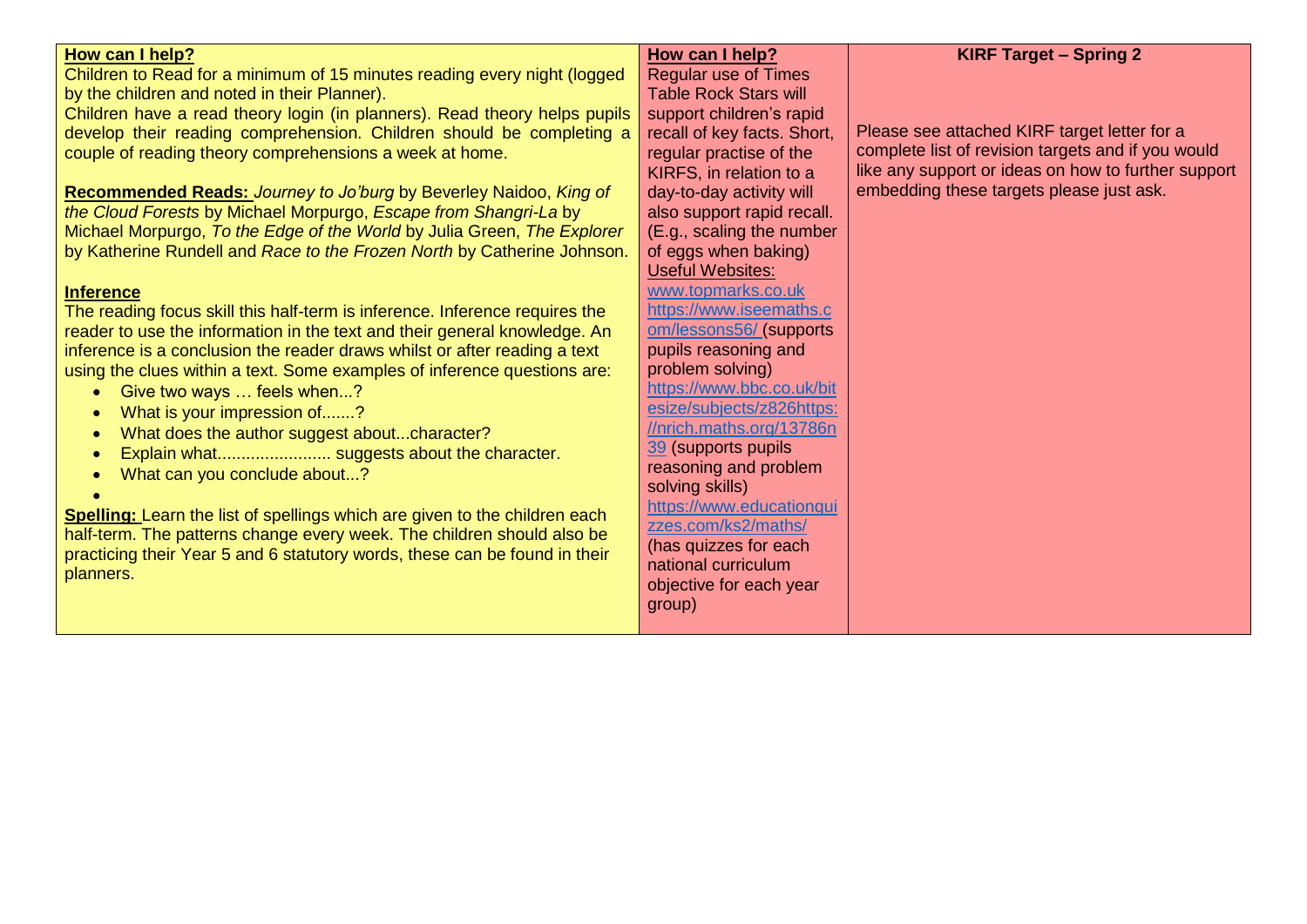## **Curriculum: Key Skills, Knowledge and Enrichment**

**Topic – Geography Science P.E Our focus is: World Geography** 



#### **Skills / Knowledge to be developed:**

Children will be using maps to locate and talk about the world's major countries, cities and their physical characteristics. They will be able to identify latitude, longitude, the Tropics of Cancer and Capricorn and the Prime Meridian. When studying maps, they will question and identify how a place has changed over time.

**Greater Depth Challenges:** Children will be able to discuss the significance of physical characteristics of places and their time zones. They will be able to demonstrate an extensive knowledge of a globally significant geographical events e.g. a volcanic eruption.

**Our focus is: Light** 

**Skills / knowledge to be developed:** This half term, the children will learn how light travels. They will use this understanding to explain why shadows have the same shape as objects that cast them and consider what affects the size of a shadow. In addition, the children will gain an understanding of how eyes work.



**Greater Depth Challenges:** Children will be challenged to explain their ideas and understanding on concepts using scientific vocabulary in detail. Children will demonstrate scientific skills independently in investigations for example, being able to evaluate whether an experiment was a fair test.

# **Our focus is: Competitive games.**



**Skills/knowledge to be developed:** During PE lessons, the children will develop teamwork skills when considering tactics for defending and attacking. Children will develop their hand-eye coordination when playing handball.

**Greater Depth Challenges:** Children will be able to explain why they selected a strategy in a game situation using subject specific vocabulary.

**Applied through:** P.E lessons

| VOICanic eruption.<br><b>Applied through:</b><br>Geography / English                                                                                                                                                                       | <b>Applied through:</b><br>Discussions, carrying out investigations<br>and<br>conducting research.                                                                |                                                                                                                                                                                         |
|--------------------------------------------------------------------------------------------------------------------------------------------------------------------------------------------------------------------------------------------|-------------------------------------------------------------------------------------------------------------------------------------------------------------------|-----------------------------------------------------------------------------------------------------------------------------------------------------------------------------------------|
| How can I help?<br>Look at Maps together (Google Earth, atlases, OS<br>maps) What can you locate? What do the symbols<br>mean? What rivers can you identify? What<br>mountains can you locate?<br>Discuss geographical events in the news. | How can I help?<br>How many light sources can you identify in this<br>room? Landscape?<br>Is light invisible?<br>Investigate shadows by creating a shadow puppet. | How can I help?<br>Please ensure that children have PE kit (including<br>trainers) for the whole week as other indoor and<br>outdoor sessions might take place at alternative<br>times. |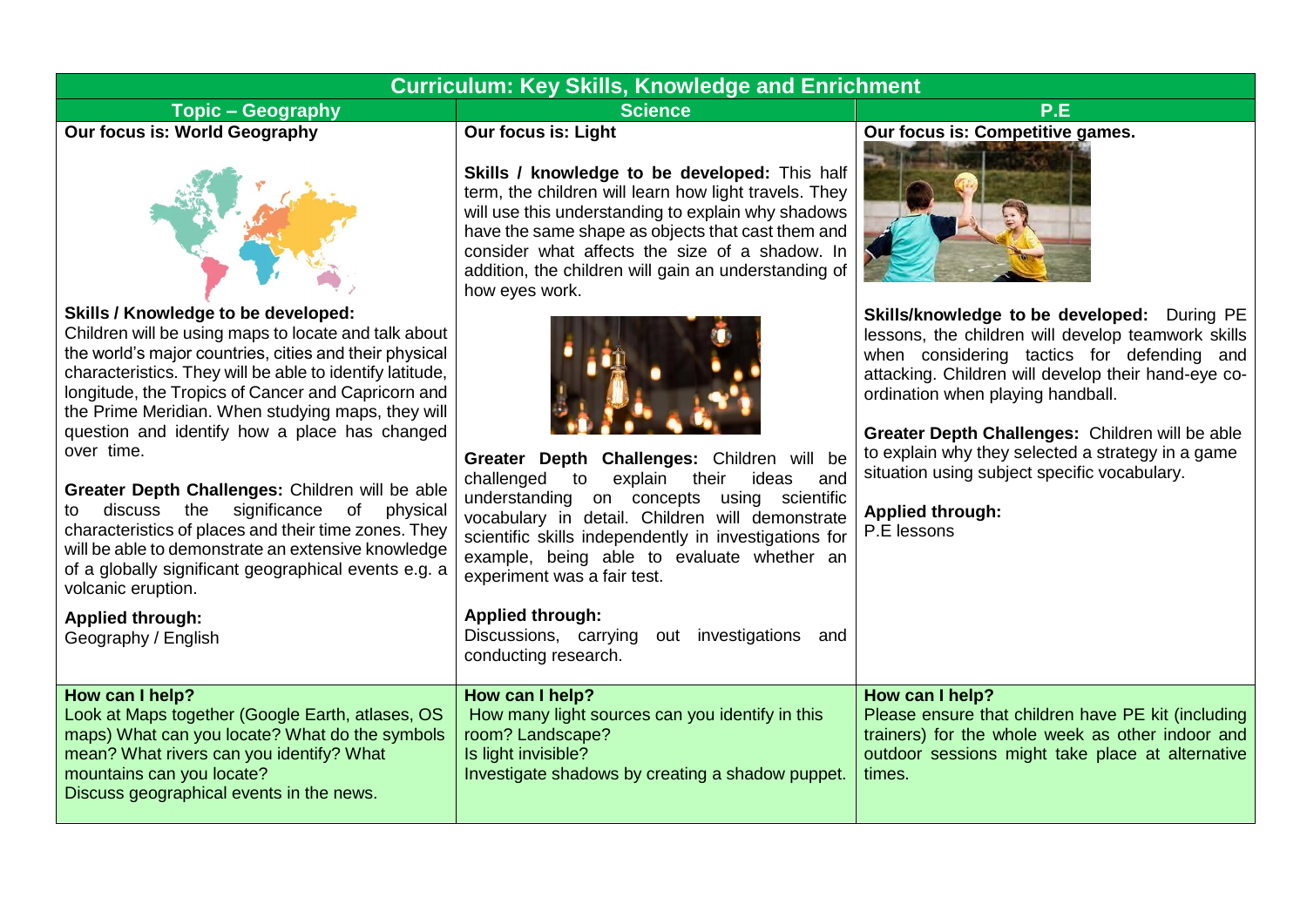| <b>Curriculum: Key Skills, Knowledge and Enrichment</b>                                                                                                                                                                                                                                                                                                                                                                                                                                                                                                                                                                                                                                           |                                                                                                                                                                                                                                                                                                                                                                                                                                                                                                                                       |                                                                                                                                                                                                                                                                                                                                                                                                                                                                                                                                                                                                                                                                                                                                                                                                                                                                                                                                                                                                                                 |                                                                                                                                                                                                                                                                                                                                                                                                                                                                                                                                                                                                                                                                                                     |  |
|---------------------------------------------------------------------------------------------------------------------------------------------------------------------------------------------------------------------------------------------------------------------------------------------------------------------------------------------------------------------------------------------------------------------------------------------------------------------------------------------------------------------------------------------------------------------------------------------------------------------------------------------------------------------------------------------------|---------------------------------------------------------------------------------------------------------------------------------------------------------------------------------------------------------------------------------------------------------------------------------------------------------------------------------------------------------------------------------------------------------------------------------------------------------------------------------------------------------------------------------------|---------------------------------------------------------------------------------------------------------------------------------------------------------------------------------------------------------------------------------------------------------------------------------------------------------------------------------------------------------------------------------------------------------------------------------------------------------------------------------------------------------------------------------------------------------------------------------------------------------------------------------------------------------------------------------------------------------------------------------------------------------------------------------------------------------------------------------------------------------------------------------------------------------------------------------------------------------------------------------------------------------------------------------|-----------------------------------------------------------------------------------------------------------------------------------------------------------------------------------------------------------------------------------------------------------------------------------------------------------------------------------------------------------------------------------------------------------------------------------------------------------------------------------------------------------------------------------------------------------------------------------------------------------------------------------------------------------------------------------------------------|--|
| <b>DT</b>                                                                                                                                                                                                                                                                                                                                                                                                                                                                                                                                                                                                                                                                                         | <b>French</b>                                                                                                                                                                                                                                                                                                                                                                                                                                                                                                                         | <b>PSHE / Wellbeing</b>                                                                                                                                                                                                                                                                                                                                                                                                                                                                                                                                                                                                                                                                                                                                                                                                                                                                                                                                                                                                         | <b>R.E.</b>                                                                                                                                                                                                                                                                                                                                                                                                                                                                                                                                                                                                                                                                                         |  |
| Our focus is: Electrical systems<br>(complex circuits and switches)<br>Skills / knowledge to be developed:<br>Pupils will be exploring bridges; they<br>will be looking at the development of<br>bridges over time. We will be looking<br>at bridge structures and how they are<br>built in order to make them safe and<br>strong.<br>We will be designing and making a<br>bridge which we will put under test<br>for different design criteria.<br>Greater Depth Challenges: Children<br>will independently test the strength of<br>different shapes when creating their<br>bridge structures.<br><b>Applied</b><br>through:<br>whole<br>class<br>discussion,<br>group work and peer<br>talking. | Our focus is: Au Café (Food)<br>Skills / knowledge to be developed:<br>This term, the children will learn how<br>to order a range of food and drink.<br>They will be able to express their likes<br>and dislikes and have a short<br>conversation with peers.<br>Greater depth challenges: Children<br>will be able to review their choices<br>and state whether they liked or<br>disliked their food.<br>Applied through: verbally speaking<br>the language, written form, group<br>work, whole class discussions and<br>reflection. | Our focus is:<br>My<br>$\begin{array}{c} \begin{array}{c} \cdot \\ \cdot \end{array} & \begin{array}{c} \text{7 Steps of} \\ \text{Relaxation} \end{array} \\ \begin{array}{c} \cdot \\ \cdot \end{array} & \begin{array}{c} \text{7 Steps of} \\ \end{array} \end{array}$<br>healthy lifestyle<br>MOVE<br><b>PLAY</b><br>Skills / knowledge to<br>be developed:<br>FEEL<br><b>BREATHE</b><br><b>BELIEVE</b><br>RELAX CONTROL<br>Children will be discussing what it<br>means to lead a physical healthy<br>lifestyle, including how to look after<br>their body, teeth and hygiene. We<br>will also be exploring how drugs can<br>have a positive or negative impact on<br>our bodies. The children will also be<br>considering mental health and how to<br>deal with their own emotions.<br><b>Greater Depth Challenges:</b><br>Children will be able to give example<br>to how they could keep their physical<br>and mental health safe and protected<br>and be able to recognise emotions<br>arising in different children. | What is<br>is:<br>Our focus<br>most<br><b>Christians</b><br>important<br>to<br>and<br><b>Humanists?</b><br>Skills / knowledge to be developed:<br>Children will be able to describe<br>Christian and Humanists values.<br>Children will be able to express their<br>own ideas about moral concepts such<br>as fairness and honesty and give<br>reasons why following a moral code<br>maybe helpful as well as challenging.<br>We will also discuss the Easter story.<br>Greater depth challenges: Children<br>will be able to give examples of<br>similarities and differences between<br>Christian and Humanist values.<br>Applied through: Group work, whole<br>class discussion, and reflection. |  |
|                                                                                                                                                                                                                                                                                                                                                                                                                                                                                                                                                                                                                                                                                                   |                                                                                                                                                                                                                                                                                                                                                                                                                                                                                                                                       | <b>Applied through:</b><br>Discussion,<br>Partner/Group<br>work,<br>Relax Kids, Cosmic Kids. Videos.<br>Emotional check-ins and meditation.                                                                                                                                                                                                                                                                                                                                                                                                                                                                                                                                                                                                                                                                                                                                                                                                                                                                                     |                                                                                                                                                                                                                                                                                                                                                                                                                                                                                                                                                                                                                                                                                                     |  |
| How can I help?<br>Look at the shapes and structures of<br>different bridges. Discuss which<br>shapes have been used and why.                                                                                                                                                                                                                                                                                                                                                                                                                                                                                                                                                                     | How can I help?<br>Encourage your child to practice their<br>French at home.                                                                                                                                                                                                                                                                                                                                                                                                                                                          | How can I help?<br>Talk with your child about their<br>and<br>explore<br>emotions<br>mindful<br>moments using Relax Kids activities<br>or Cosmic Yoga.<br>https://www.relaxkids.com/                                                                                                                                                                                                                                                                                                                                                                                                                                                                                                                                                                                                                                                                                                                                                                                                                                            | How can I help?<br>Discuss what do people believe?<br>Why do people believe different<br>things? What are morals? What do<br>people value?                                                                                                                                                                                                                                                                                                                                                                                                                                                                                                                                                          |  |